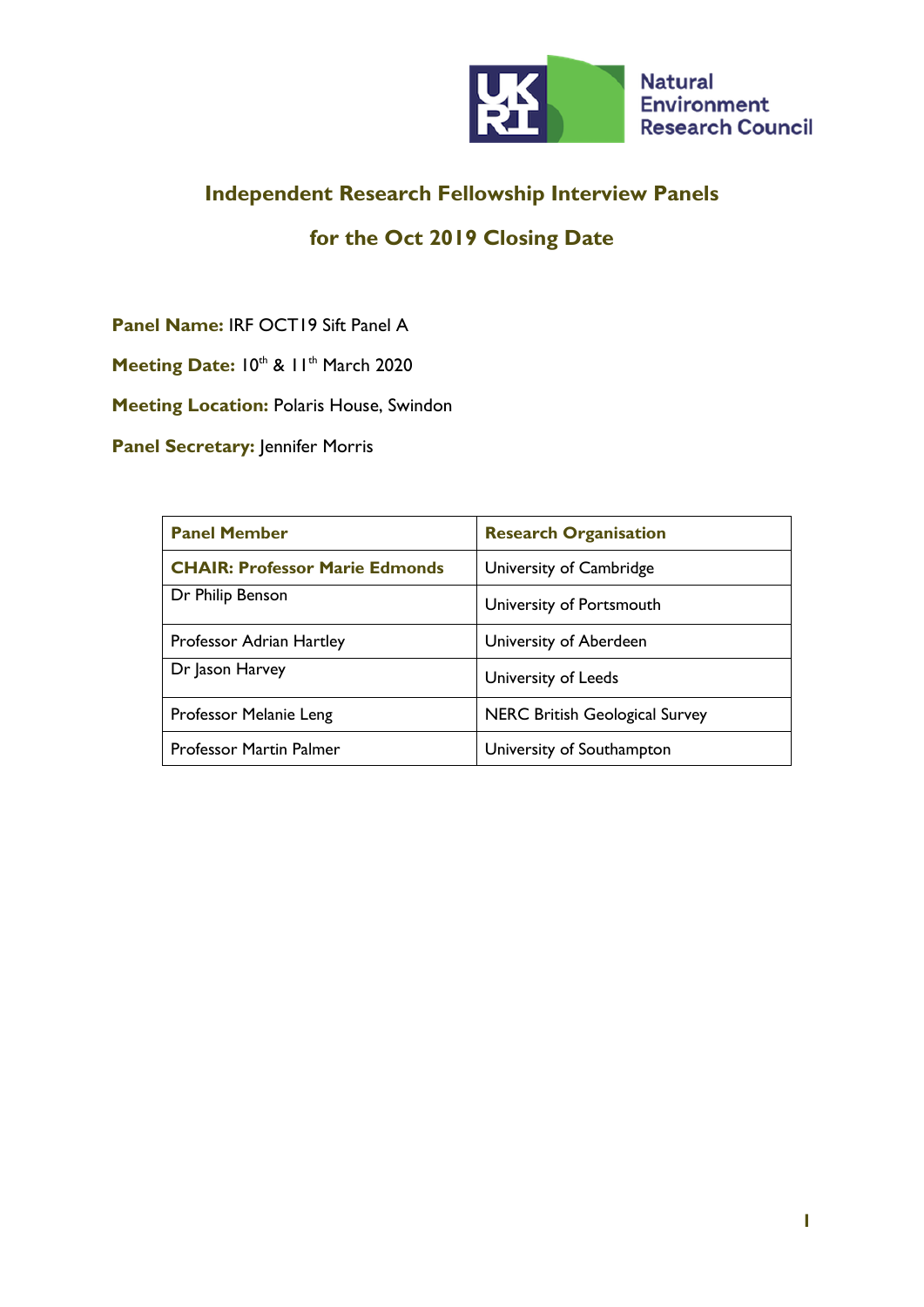

# **Independent Research Fellowship Interview Panels**

### **for the Oct 2019 Closing Date**

**Panel Name:** IRF OCT19 Sift Panel B

Meeting Date:  $11^{th}$  & 12<sup>th</sup> March 2020

**Meeting Location:** Polaris House, Swindon

**Panel Secretary: Daniel Knight** 

| <b>Panel Member</b>                      | <b>Research Organisation</b>    |
|------------------------------------------|---------------------------------|
| <b>CHAIR: Professor Richard Williams</b> | University of Liverpool         |
| Dr Paul Halloran                         | <b>Exeter University</b>        |
| Professor Mark Brandon                   | <b>Open University</b>          |
| Professor lan Renfrew                    | University of East Anglia       |
| Dr (James) Alexander Brearly             | <b>British Antarctic Survey</b> |
| Dr Jacqueline Russell                    | Imperial College London         |
| Dr Kelly Redeker                         | <b>York University</b>          |